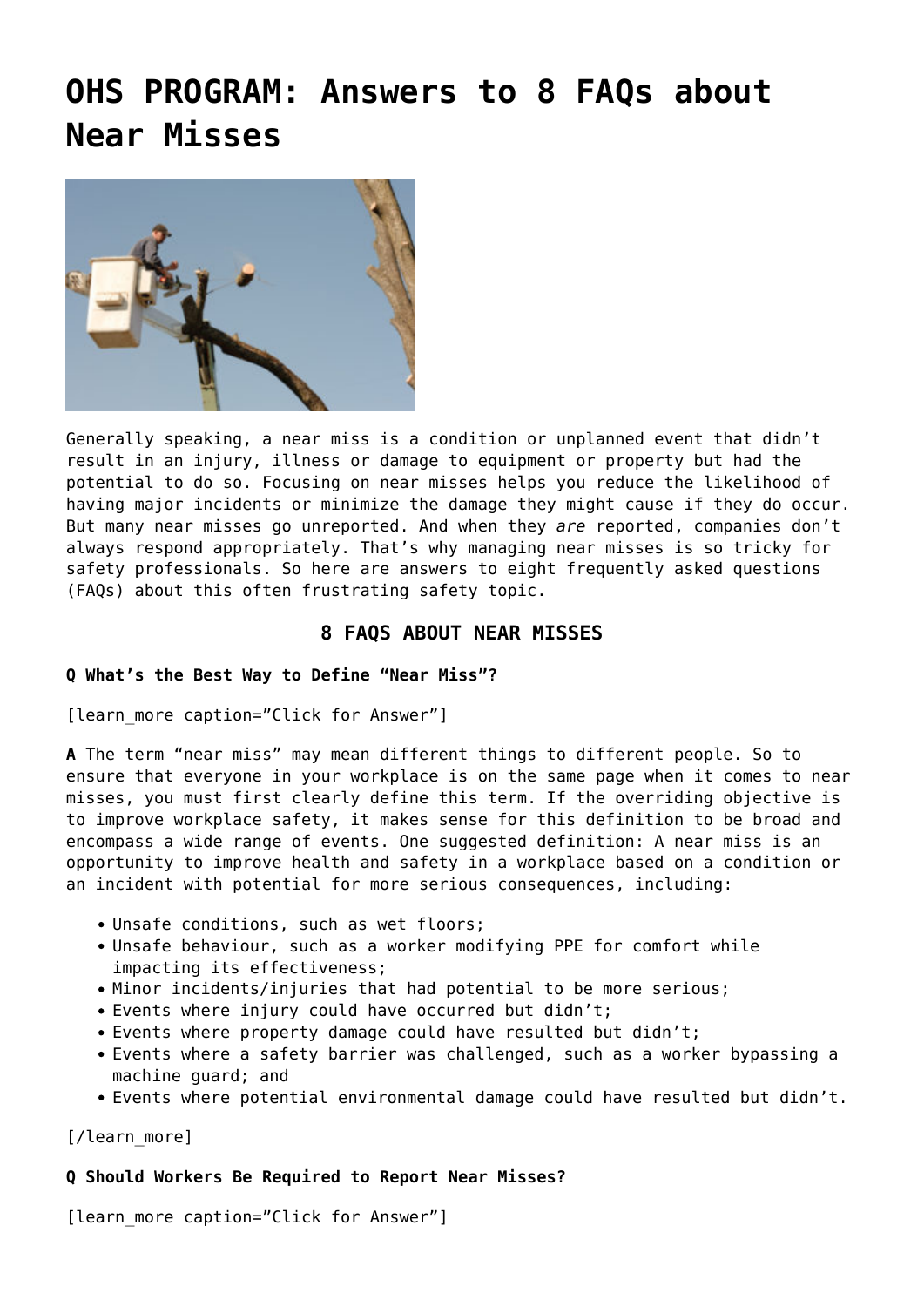**A** Yes. After all, you can only manage near misses and learn from them if you know about them. So you should require workers to report a near miss, preferably in writing, to a supervisor or other appropriate individual, such as the safety coordinator. Having a clear and simple procedure for reporting near misses will encourage workers to do so.

In addition, the OHS laws require workers to report near misses. All jurisdictions' OHS laws impose duties on workers. And although none of them specifically include a duty to report near misses, they all infer such a duty by requiring workers to either report any hazards or harmful conditions, which arguably includes near misses, or take reasonable care to ensure their own safety and that of their coworkers, such as by reporting near misses.

**NEAR MISS REPORTING FORM:** At [OHSInsider.com](http://www.ohsinsider.com/), you can download and adapt a [model](https://ohsinsider.com/search-by-index/accidentsincidents/model-near-miss-reporting-form) [near miss reporting form](https://ohsinsider.com/search-by-index/accidentsincidents/model-near-miss-reporting-form) that workers can use to make such reports.

[/learn\_more]

#### **Q Should We Let Workers Report Near Misses Anonymously?**

[learn more caption="Click for Answer"]

**A** You could but there are several reasons not to allow anonymous near miss reporting. The sole advantage of anonymous reporting is that it may encourage workers to speak up about close calls without fear of repercussions, such as discipline or being considered a rat for reporting a co-worker's near miss. But it may be necessary to follow-up with the person who reported the near miss to effectively investigate it. And such follow-up may be impossible if you don't know who made the report in the first place.

In addition, anonymous reporting makes disciplining workers for safety infractions related to the near miss almost impossible because you may not be able to identify the worker responsible. And to the extent that anonymous reporting insulates workers from discipline, this approach hurts your due diligence defence as discussed in more detail below. Anonymous reporting also undermines your near miss program by suggesting that near misses are bad and undesirable events. But although you certainly don't want to encourage near misses, you don't want them seen as events to be hidden.

[/learn more]

## **Q What Kind of Training Should Workers Get on Near Misses?**

[learn more caption="Click for Answer"]

**A** Workers may be more inclined to report near misses if they understand the importance these events have in improving workplace safety. So to encourage near miss reporting, you should train workers on the value of near misses and their role in properly managing these events. This training should generally cover:

- Your definition of "near misses" and how to identify them;
- Why near misses are important;
- The role of each workplace stakeholder in near miss reporting:
- What a near miss management program is, how it works and the responsibilities of all parties in it;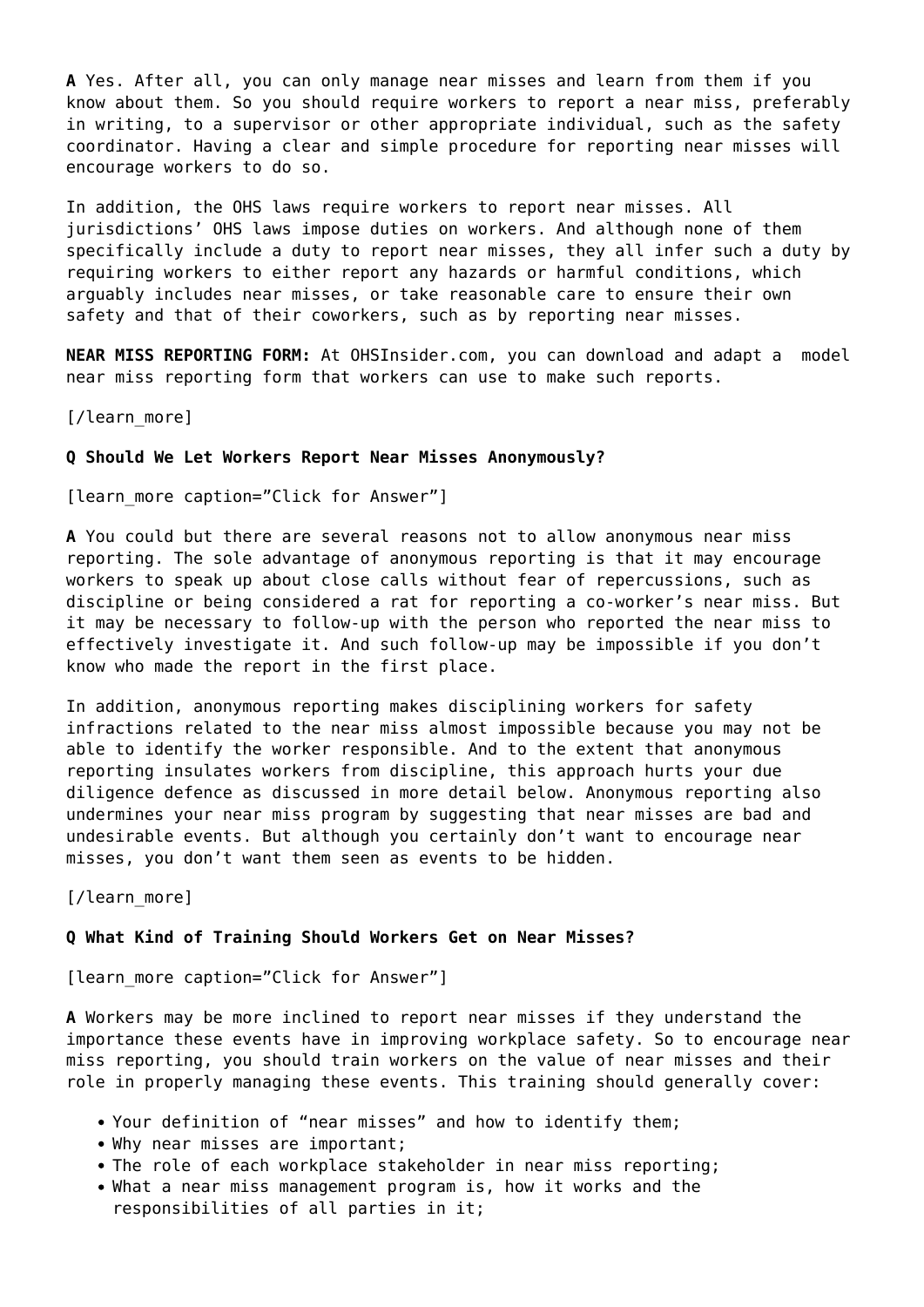- How to report a near miss; and
- The consequences of *not* reporting a near miss.

*Insider* **Says:** Go to [Safety Smart](http://www.safetysmart.com/safetysmart/Article.aspx?id=14077&articleId=21018) for a [safety talk](http://www.safetysmart.com/safetysmart/Article.aspx?id=9122&articleId=1997#.UQ72xqXomSo) for workers that explains how close calls are wakeup calls. Not a Safety Smart member? Sign up for a [free 14](http://www.safetysmart.com/safetysmart/LoginMoption.aspx?message=option&test=1) [day trial](http://www.safetysmart.com/safetysmart/LoginMoption.aspx?message=option&test=1).

[/learn\_more]

#### **Q Should We Discipline Workers Who Don't Report Near Misses?**

[learn more caption="Click for Answer"]

**A** The short answer is yes. *Explanation*: It may be tempting to not discipline workers who've reported near misses and even give them blanket immunity for making such reports as a way to encourage reporting. But if your company is charged with a safety violation related to a near miss or the causes of one, it'll likely try to argue due diligence, that is, it took all reasonable steps to prevent the violation. To prove due diligence, you must have safety policies and procedures and enforce them by disciplining workers who violate these rules. And if you *don't* discipline workers for committing a safety infraction, you'll make it very difficult—if not impossible—to successfully prove due diligence.

The need for appropriate discipline is triggered *any time* a worker violates a safety rule—not only when the violation results in an actual incident, injury or fatality but also when it leads to a near miss. The fact that no one got hurt or no damage was done isn't an excuse for a safety infraction. And courts and arbitrators will support your decision to impose discipline for a near miss.

*Example*: A forklift operator in Alberta had a near miss and received a verbal warning as a result. After another near miss and an incident in which the forklift operator moved a box containing a person with his forklift, he was removed from that position. An Alberta court upheld the decision to reassign the worker, ruling that he deserved to be transferred [*Holwen v. Alberta Plywood Ltd.*].

*Insider* **Says:** For more information on discipline, see ["Near Misses: Should You](https://ohsinsider.com/insider-top-stories/near-misses-should-you-discipline-for-violations-that-cause-a-near-miss) [Discipline for Violations that Cause a Near Miss?](https://ohsinsider.com/insider-top-stories/near-misses-should-you-discipline-for-violations-that-cause-a-near-miss)" Oct. 2006, p. 1.

[/learn more]

## **Q What Should We Do after a Near Misses Is Reported?**

[learn more caption="Click for Answer"]

**A** Taking appropriate action in response to a reported near miss can encourage reporting because it demonstrates to workers that management is really listening to them and taking safety seriously. So once a near miss is reported, you should take the following steps:

**Prioritize the near miss.** In order to effectively manage near misses, you must accurately prioritize them. All near misses aren't created equal. That is, some near misses are a high priority because, say, they reveal a serious safety hazard, and so should be investigated and addressed immediately. But other near misses are a low priority and thus may not need immediate attention. Note that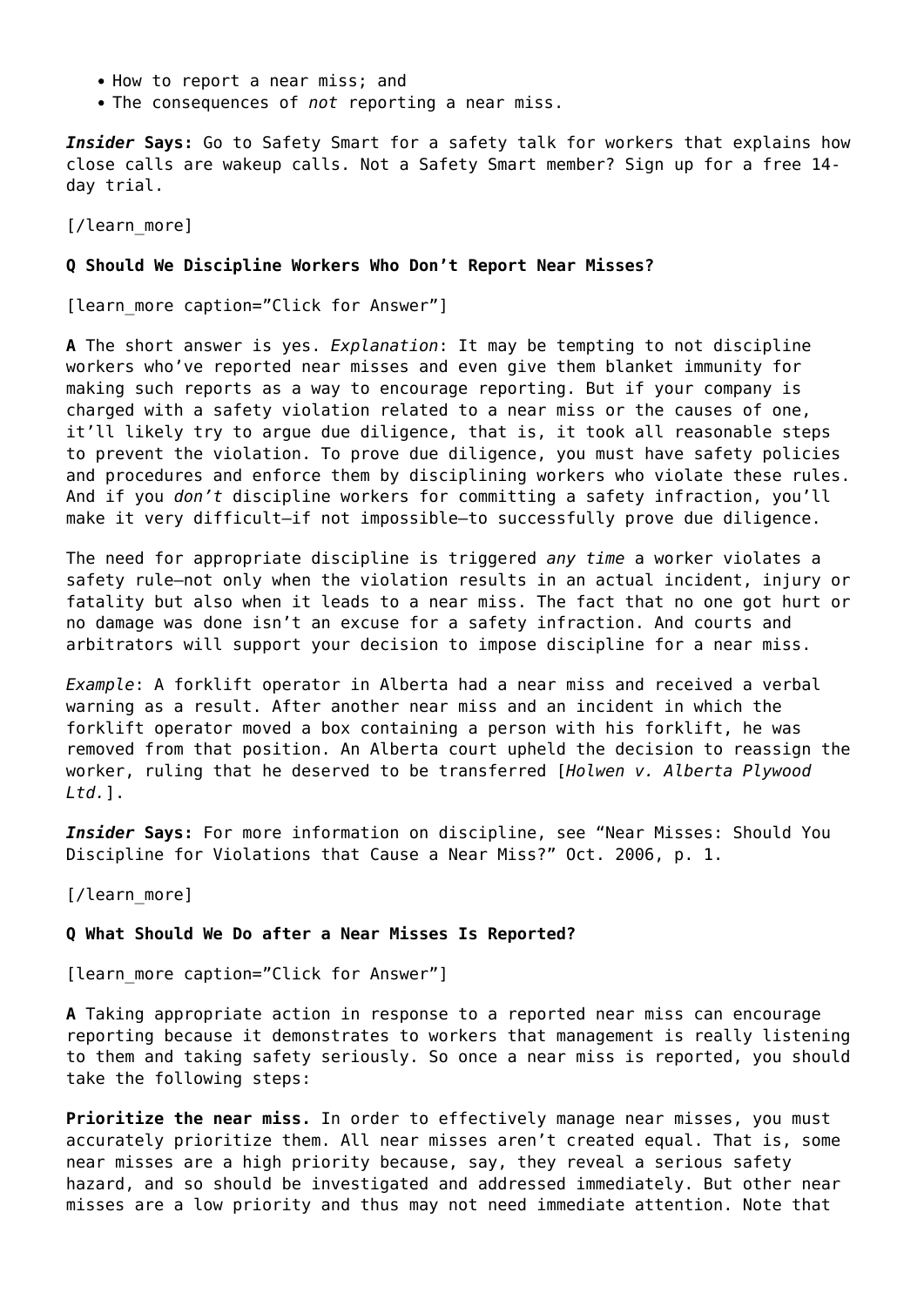if a seemingly simple, low priority near miss happens often, it should increase in priority. The priority that you assign to each reported near miss will determine:

- The amount of attention that will be given to the incident;
- The depth of analysis that will be performed in finding its causes; and
- The amount of resources that will be dedicated to finding and implementing solutions.

**Determine its cause.** You should next determine both the direct and root cause(s) of the near miss. In many cases, it'll be easy to make this determination. But if the causes aren't readily apparent, you may need to form an investigative team to look into the event. In the end, conducting a root cause analysis of a near miss is really no different than doing one for a safety incident in which a worker was injured or killed.

**Identify solutions.** For each cause of a near miss, you need to identify a solution. Often near misses can be addressed with a simple solution, such as fixing a pipe so it doesn't leak and form a puddle in which workers could slip. However, there may not always be an easy fix to eliminate the hazards related to the near miss. As with any safety hazard, the safety measures you can implement to address the causes of a near miss, ranked from preferred to least favored, include:

- Elimination of the cause of the hazard;
- Reduction of the potential hazard level or degree of risk of exposure to it;
- Installation of safety devices;
- Installation of warning signs to alert people to the hazard;
- Implementation of new safe work procedures to account for the hazard; and
- Increased worker awareness of the hazard, such as through safety talks.

**Implement and monitor solutions.** Implement the necessary solutions and inform anyone affected by the particular near miss, such as the worker who reported it and anyone who works with the equipment involved or in that section of the workplace. If the solution includes new or revised safety procedures, retrain all workers who'll have to use these procedures. And monitor the solutions you've implemented to ensure that they effectively address the causes of the near miss and don't create other unforeseen hazards.

[/learn\_more]

#### **Q Is a Near Miss Reporting Program Required?**

[learn more caption="Click for Answer"]

**A** The OHS laws don't necessarily require employers to have formal near miss reporting programs. But to effectively manage near misses you needs structure and procedures. So the best approach is to set up a near miss management or reporting program or incorporate one into your existing OHS program. For more information on such programs, see "[OHS Program: 8 Steps for Effective Near Miss](https://ohsinsider.com/search-by-index/accidentsincidents/ohs-program-8-steps-for-effective-near-miss-management) [Management,](https://ohsinsider.com/search-by-index/accidentsincidents/ohs-program-8-steps-for-effective-near-miss-management)" April 2012, p. 1.

*Insider* **Says:** To learn how to develop a near miss reporting culture in your workplace, OHS Insider Pro members should watch this [recorded webinar.](https://ohsinsider.com/search-by-index/accidentsincidents/stopping-injuries-before-they-happen-how-to-create-a-near-miss-reporting-culture)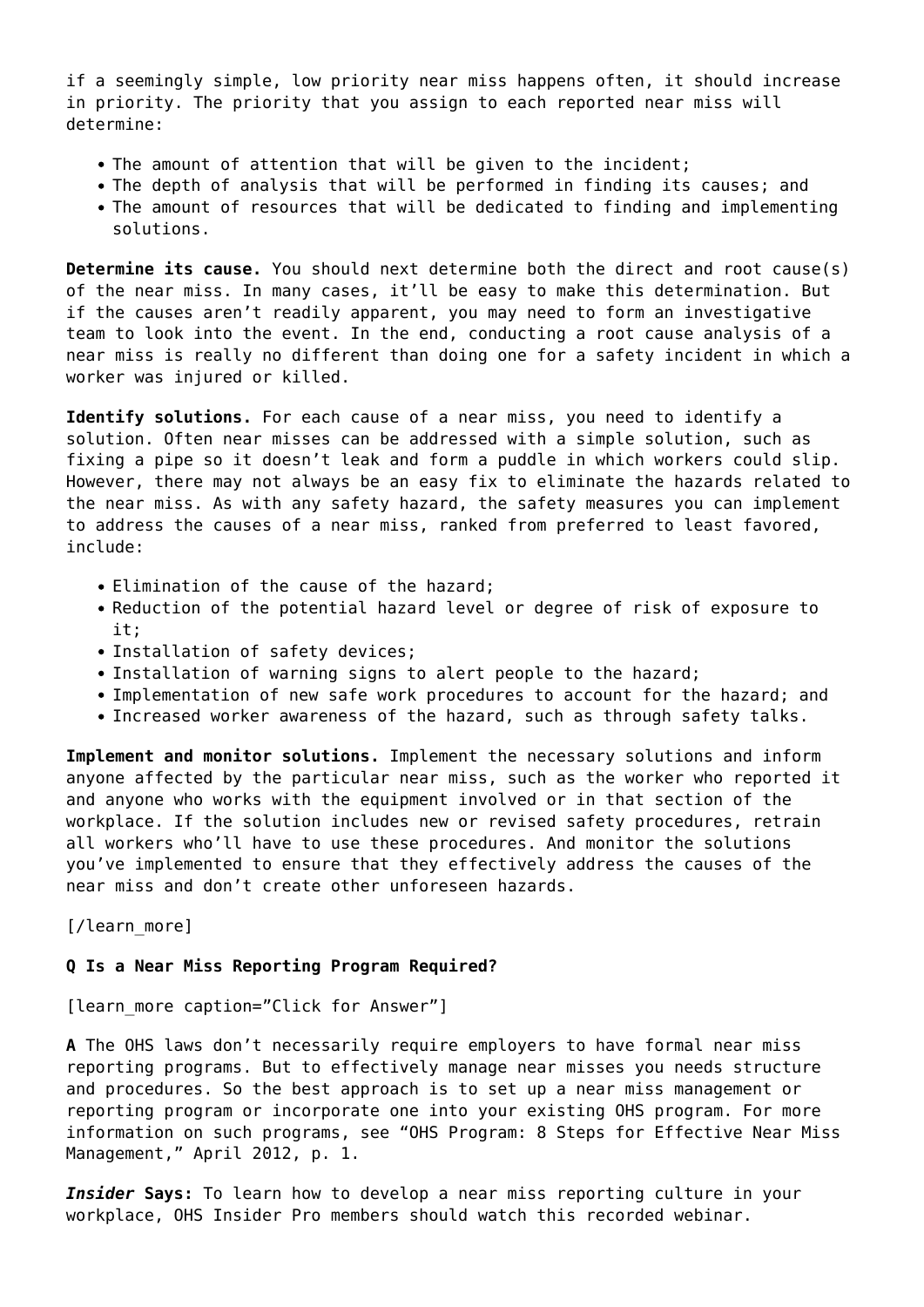[author] [author image timthumb='on']https://ohsinsider.com/wp-content/uploads/2013/03/CHART.png[/autho r image] [author info]

## **[Results of Poll on Barriers to Near Miss Reporting](https://ohsinsider.com/insider-top-stories/results-of-poll-on-barriers-to-near-miss-reporting)**

*On [OHSInsider.com,](http://www.ohsinsider.com/) we recently asked what the biggest barrier to near miss reporting was in your workplace. The top answer was overwhelmingly that workers don't see near misses as serious (54%). See answers…*

[/author\_info] [/author]

[/learn\_more]

## **Q Can a Company Be Penalized for Near Misses?**

[learn more caption="Click for Answer"]

**A** If a near miss was caused by a violation of the OHS laws or an unaddressed safety hazard, then the company can be prosecuted for the underlying violation or failing to address the hazard. In addition, if the company doesn't take adequate steps to address the causes of a near miss and a worker is subsequently injured, it can be held liable for failing to prevent the injury and responsible for the related worker' comp costs.

*Example*: A worker for a temp agency was assigned to operate a drill press by a company. The sleeve of his coverall got caught in the machinery and he was injured. He filed a workers' comp claim for the injury. The temp agency argued that the company should bear the costs of this claim because its negligence lead to the incident.

The Ontario Appeals Tribunal agreed. A week before the temp worker was injured, there had been a similar incident involving a different worker who's sleeve also got caught in the press but who fortunately wasn't hurt. In response, the company simply held a safety meeting and warned workers to be cautious of loose clothing and jewellery. But it took no "genuine preventive steps, such as insisting on elastic cuffs or short sleeves and forbidding work by workers" who weren't dressed accordingly, said the tribunal [*Decision 1014/04*].

[/learn more]

# **BOTTOM LINE**

Near misses are a valuable source of information for safety coordinators as they provide an opportunity for you to identify hazards or weaknesses in your OHS program and make corrections to prevent future incidents. So implement a near miss management program and encourage workers to report near misses so you can improve the overall safety of your workplace.

Tracking incidents and keeping detailed reports on near misses can be confusing and time consuming. Check out SafetySmart's [Incident Manager tool](http://www.bongarde.com/customers/safety-customers/press-room/safetysmart-adds-incident-and-close-call-management/) – an easier way to track and report near misses.

## **SHOW YOUR LAWYER**

*[Decision 1014/04](http://www.canlii.org/en/on/onwsiat/doc/2005/2005onwsiat546/2005onwsiat546.pdf)*, [2005] ONWSIAT 546 (CanLII), March 10, 2005